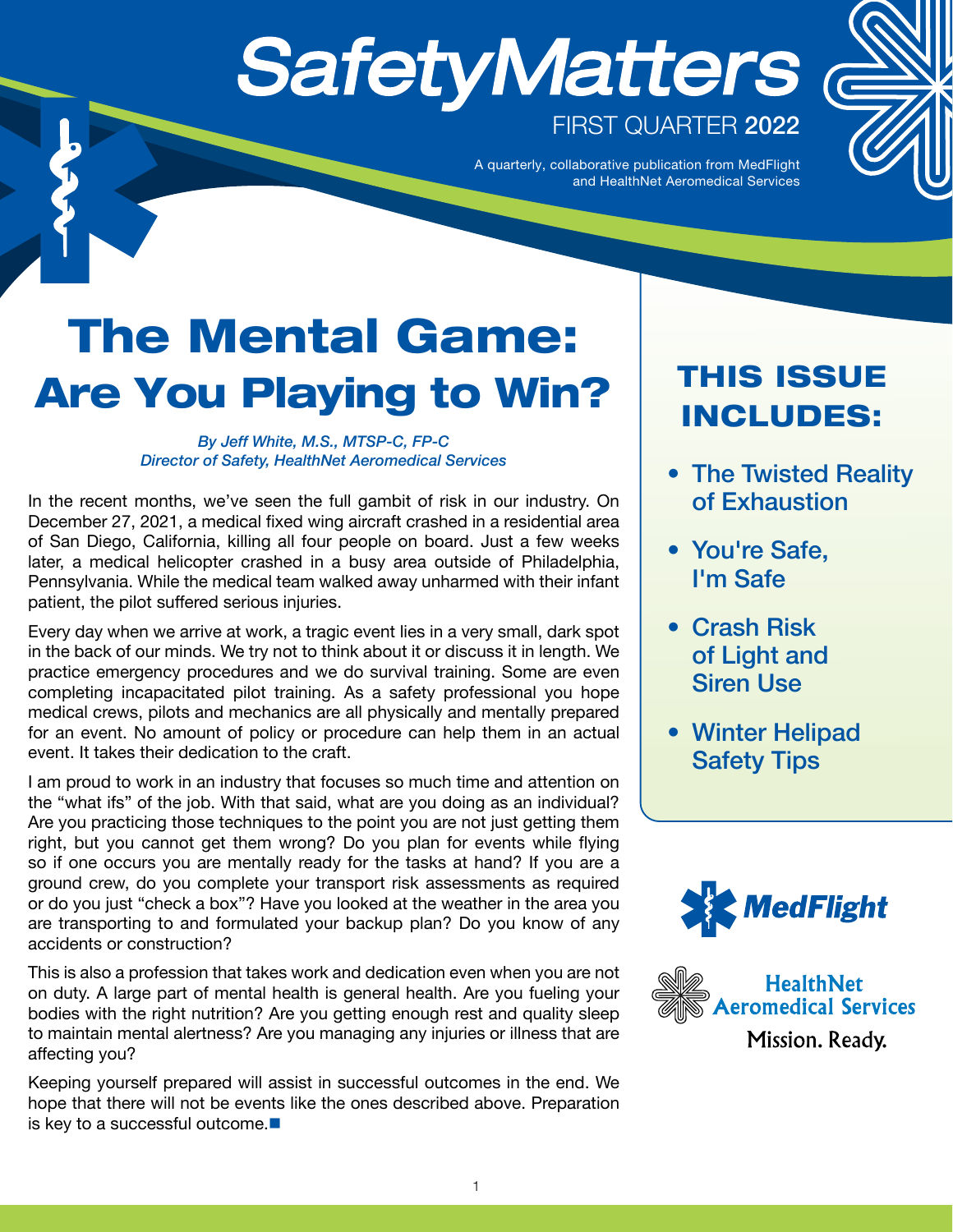## The Twisted Reality of **Exhaustion**

*By Shannon L. Gollnick, MSM, NRP Vice-President of EMS, MedCare Ambulance*

There is no doubt that the elongated timeline of the current pandemic and the most recent surge has taken its toll on the American healthcare system.

We see the news headlines every day about staffing shortages, bed availability, patient surges, etc. These are realities that we live and have lived – day, after day, after day. The toll of this exhaustion is evident in our own staffing numbers. It's evident in the interactions with hospital staff. It's evident in our interactions with each other. Everyone is tired. Everyone is exhausted. Everyone is irritable. The author Rosamond Rice is quoted as saying "The worst thing about being tired is the negative twist of perception." This statement cannot ring more true in recent weeks. Exhaustion alters our perception of the world to such a negative degree, that it is difficult not to assume this perception is indeed our reality. That everything is negative. That the world is falling apart. That our choice to enter and remain in healthcare is a poor one.

Many of you may question, "What are we doing? Why are we doing this?" You are not alone. The time has come to remind ourselves that perception is not always reality. Our perception is a choice. Exhaustion is treatable. Our need to take care of each other has never been greater.

The physical, mental, and emotional exhaustion we all face can trigger a cascade of negativity that can not only alter our perception of reality, but also lead us down a very dark path. In the coming days, please take the time to take care of yourself. Take the time to check in with your brothers and sisters next to you on the squad, in the station, and at the facilities. Take the time to step away from the chaos and ensure that your mental and emotional health is prioritized. We cannot provide compassionate care from an empty container and we cannot take care of others if we don't first take care of ourselves.

### You're Safe, I'm Safe

*Bev Meade, DNP/HSL, RN, MHA, CEN, CCRN, CFRN, CTRN, TCRN, EMT-P MedFlight Flight Nurse*

Things to ponder in these cold winter days: What does safety mean to you? Is it something that you acknowledge occasionally? Is it only important at work, or is it part of your daily life?

We have classes on water safety, driving safety, hazardous materials safety, vehicle safety, and so much more. With so many practices for safe operations here at work, I suggest we also go a bit further where safety begins at home.

We leave our homes in our personal vehicles, which you have (hopefully) determined is safe to drive. We follow posted speed limits, avoid distracted driving, and always wear our seatbelts. We do these things because we value anything that helps us be safe, drive safe, and arrive safely to our worksite.

Let's discuss some safety items that are simple to accomplish but have potential for a big impact on the health, safety, and wellbeing of crew members.

- • Come to work well rested
- In anticipation of an oncoming crew, the current crew should ensure walkways, parking lots, helipads and ambulance parking areas are free of ice and snow.
- Wipe down high touch surface areas
- • Be certain to dress appropriately for cold weather. Under layers should be moisture wicking material (silk, wool, cotton). Avoid any synthetic materials
- Carry extra gloves and have an appropriate head covering.
- I have on my person my own survival pack and includes hand warmer packs (yes, I will share)
- • ALWAYS bring or wear a coat, I know this sounds silly but from experience I can say I have gone on a flight and left my coat at the base.
- • Add extra blankets to the cots
- • Stay hydrated even in the cold weather and don't allow yourself to become "hangry"
- If you see something that's not quite right, say something. The worst thing you can do is say nothing. Safety truly does begin with each of us.